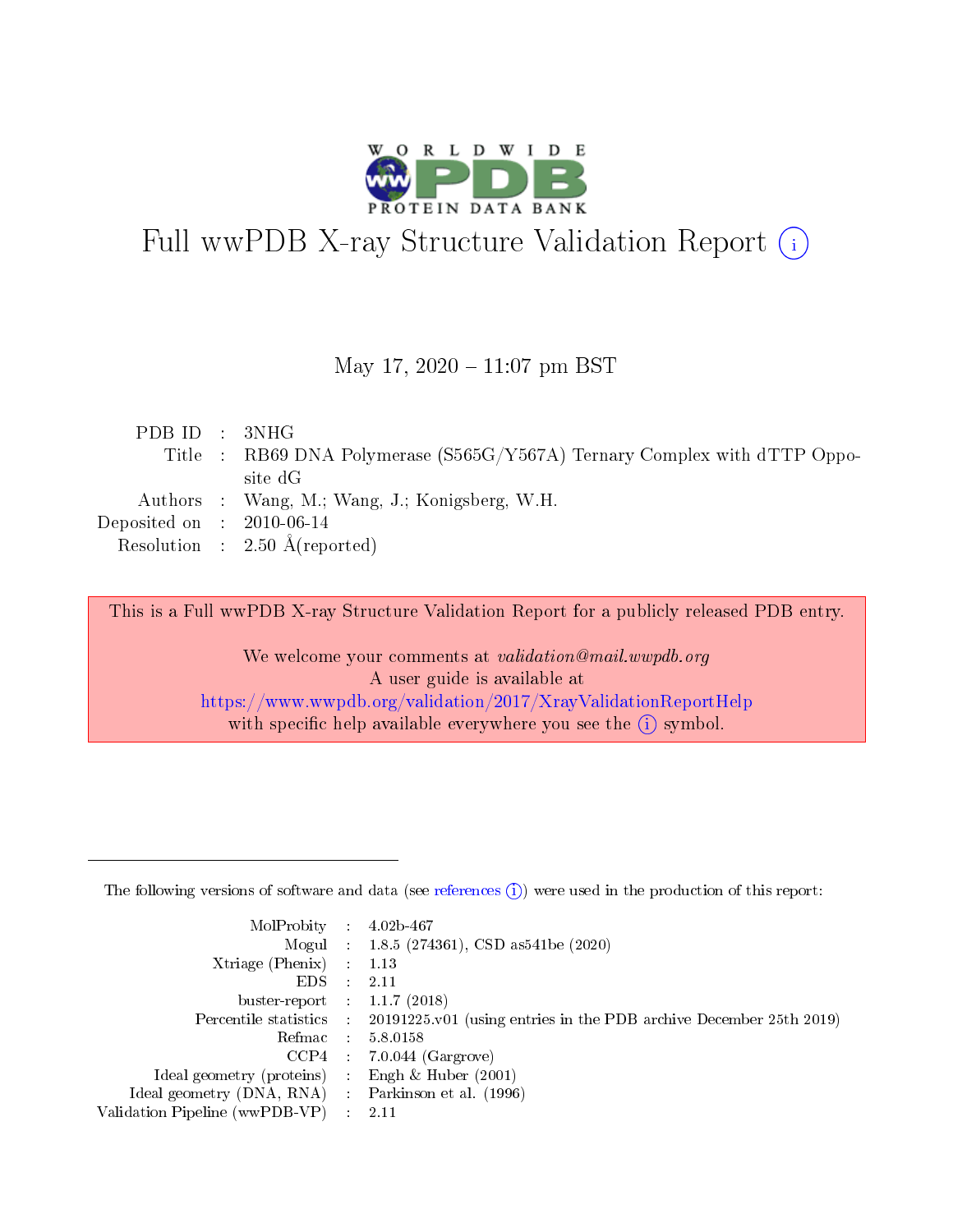# 1 [O](https://www.wwpdb.org/validation/2017/XrayValidationReportHelp#overall_quality)verall quality at a glance  $(i)$

The following experimental techniques were used to determine the structure: X-RAY DIFFRACTION

The reported resolution of this entry is 2.50 Å.

Percentile scores (ranging between 0-100) for global validation metrics of the entry are shown in the following graphic. The table shows the number of entries on which the scores are based.



| Metric                | Whole archive<br>$(\#\text{Entries})$ | <b>Similar resolution</b><br>$(\#\text{Entries},\,\text{resolution}\,\,\text{range}(\textup{\AA}))$ |
|-----------------------|---------------------------------------|-----------------------------------------------------------------------------------------------------|
| $R_{free}$            | 130704                                | $4661(2.50-2.50)$                                                                                   |
| Clashscore            | 141614                                | $5346$ $(2.50-2.50)$                                                                                |
| Ramachandran outliers | 138981                                | $5231 (2.50 - 2.50)$                                                                                |
| Sidechain outliers    | 138945                                | $5233(2.50-2.50)$                                                                                   |
| RSRZ outliers         | 127900                                | $4559(2.50-2.50)$                                                                                   |

The table below summarises the geometric issues observed across the polymeric chains and their fit to the electron density. The red, orange, yellow and green segments on the lower bar indicate the fraction of residues that contain outliers for  $>=3, 2, 1$  and 0 types of geometric quality criteria respectively. A grey segment represents the fraction of residues that are not modelled. The numeric value for each fraction is indicated below the corresponding segment, with a dot representing fractions  $\epsilon=5\%$  The upper red bar (where present) indicates the fraction of residues that have poor fit to the electron density. The numeric value is given above the bar.

| Mol |   | $\mid$ Chain $\mid$ Length | Quality of chain |     |     |  |
|-----|---|----------------------------|------------------|-----|-----|--|
|     | n | 903                        | 3%<br>89%        |     | 11% |  |
|     | T | 18                         | 72%              | 28% |     |  |
|     |   | 13                         | 54%              | 38% | 8%  |  |

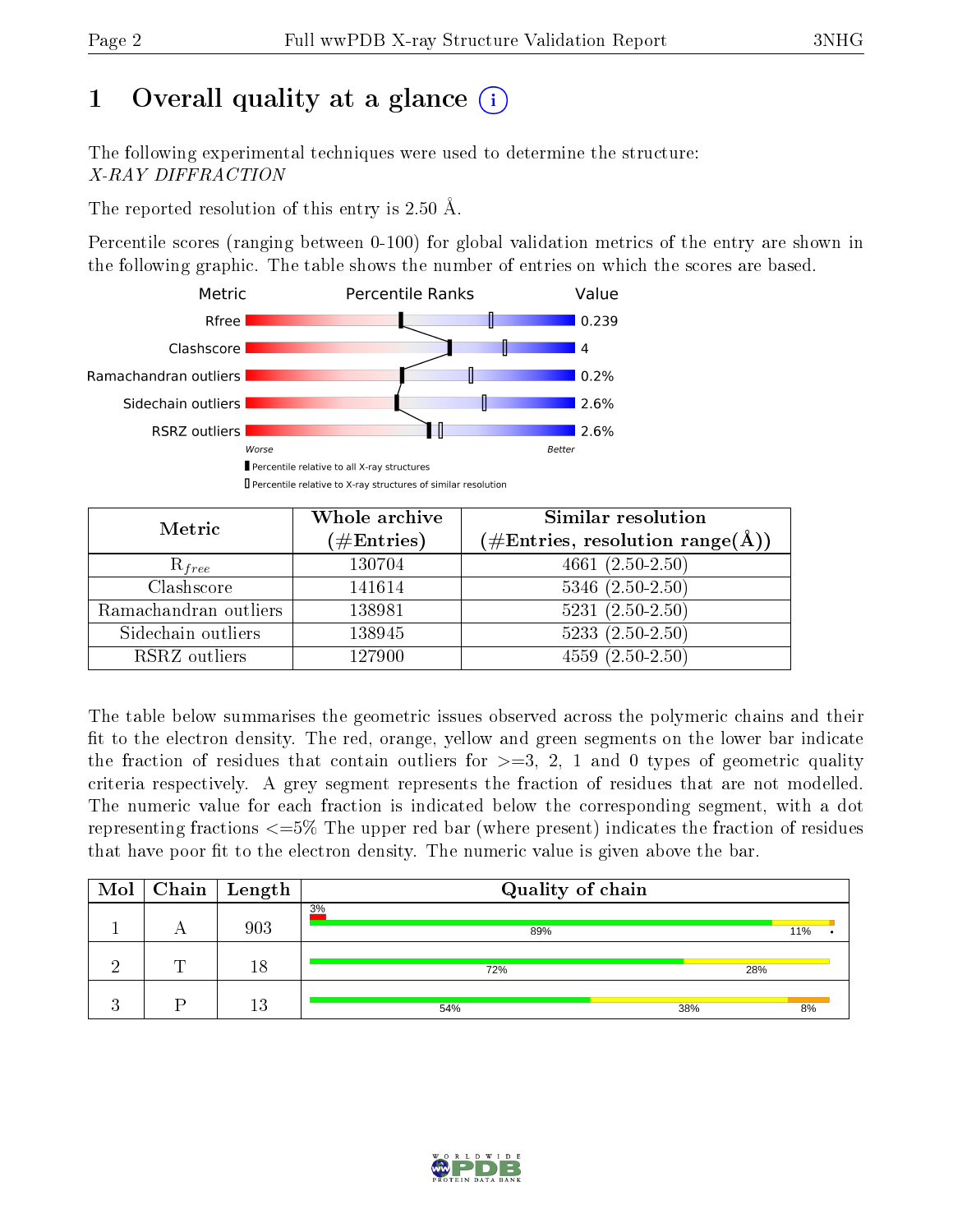# 2 Entry composition  $\left( \cdot \right)$

There are 6 unique types of molecules in this entry. The entry contains 8497 atoms, of which 0 are hydrogens and 0 are deuteriums.

In the tables below, the ZeroOcc column contains the number of atoms modelled with zero occupancy, the AltConf column contains the number of residues with at least one atom in alternate conformation and the Trace column contains the number of residues modelled with at most 2 atoms.

• Molecule 1 is a protein called DNA polymerase.

| Mol | Chain | Residues |               |      | $\rm{Atoms}$ |      |     | ZeroOcc | $\parallel$ AltConf $\parallel$ Trace $\parallel$ |  |
|-----|-------|----------|---------------|------|--------------|------|-----|---------|---------------------------------------------------|--|
|     |       | 903      | Total<br>7519 | 4835 | -1241        | 1410 | -33 |         | $30\,$                                            |  |

There are 4 discrepancies between the modelled and reference sequences:

| Chain        | Residue | Modelled | Actual | Comment             | Reference                 |
|--------------|---------|----------|--------|---------------------|---------------------------|
| $\mathbf{A}$ | 222     | ALA.     | ASP    | ENGINEERED MUTATION | UNP Q38087                |
|              | 327     | ALA      | ASP    | ENGINEERED MUTATION | UNP Q38087                |
|              | 565     | GLY      | SER.   | ENGINEERED MUTATION | UNP Q38087                |
|              | 567     | A L A    | TVR    | ENGINEERED MUTATION | $\overline{1}$ UNP Q38087 |

 Molecule 2 is a DNA chain called DNA (5'-D(\*TP\*CP\*AP\*GP\*GP\*TP\*AP\*AP\*GP\*CP\*  $AP*GP*TP*CP*CP*GP*CP*CP*GP*G$ ).

| Mol | Chain   Residues |                       | Atoms  |       | $\mathsf{ZeroOcc} \mid \mathsf{AltConf} \mid \mathsf{Trace}$ |  |
|-----|------------------|-----------------------|--------|-------|--------------------------------------------------------------|--|
|     | 18               | $\text{Total}$<br>368 | 175 71 | -105- |                                                              |  |

 Molecule 3 is a DNA chain called DNA (5'-D(\*GP\*CP\*GP\*GP\*AP\*CP\*TP\*GP\*CP\*TP\*  $TP^*AP^*(DOC)$ -3').

| Mol | Chain | $\perp$ Residues |             |        | $\rm{Atoms}$ |        |  | $\text{ZeroOcc}$   AltConf   Trace |  |
|-----|-------|------------------|-------------|--------|--------------|--------|--|------------------------------------|--|
|     |       | $13\,$           | $\rm Total$ | $-126$ | G N<br>- 48  | - 76 - |  |                                    |  |

 Molecule 4 is THYMIDINE-5'-TRIPHOSPHATE (three-letter code: TTP) (formula:  $C_{10}H_{17}N_2O_{14}P_3$ .

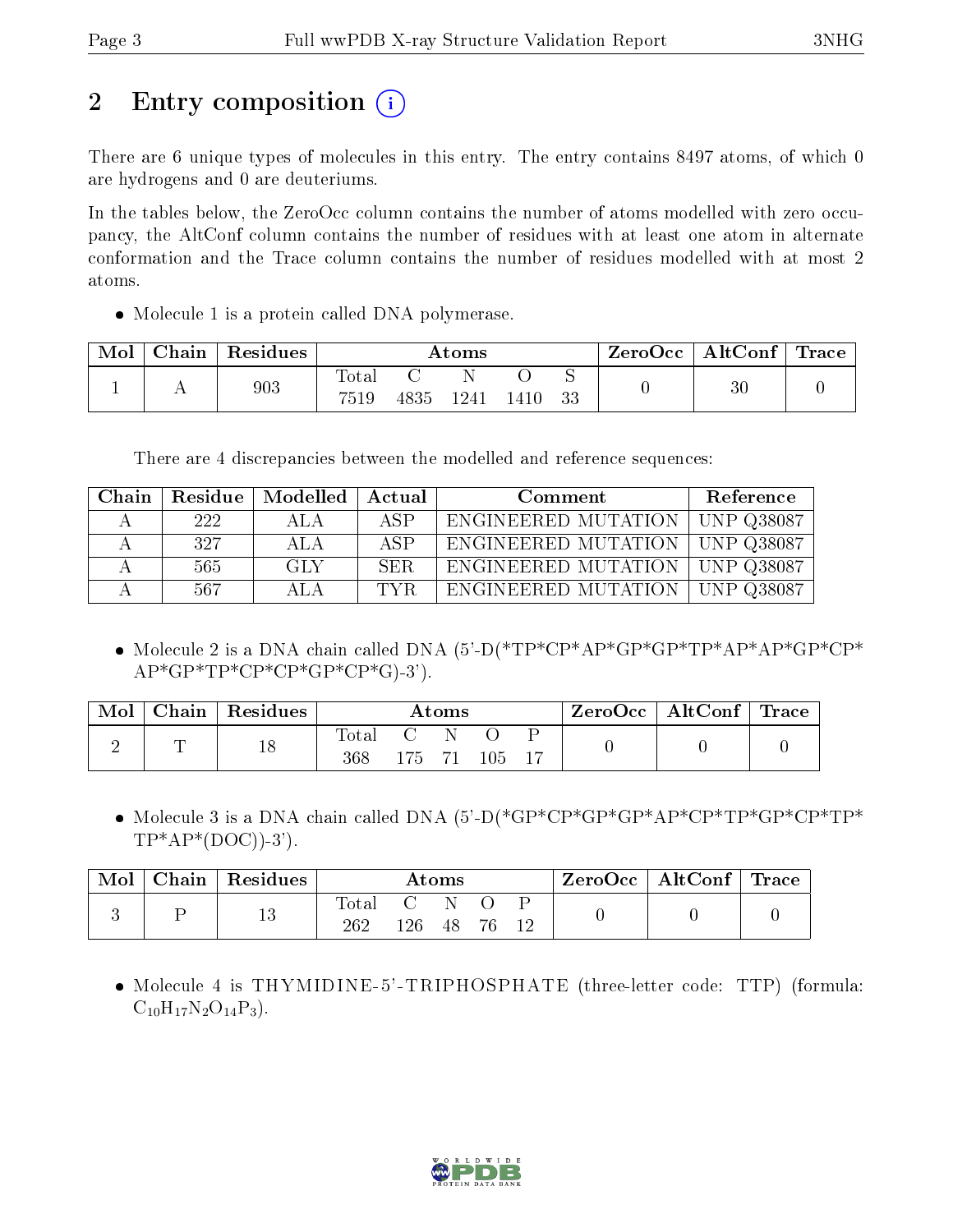

| Mol | $\vert$ Chain $\vert$ Residues |             | Atoms |  | $ZeroOcc \   \ AltConf \$ |  |
|-----|--------------------------------|-------------|-------|--|---------------------------|--|
|     |                                | Total C N O |       |  |                           |  |
|     |                                |             |       |  |                           |  |

Molecule 5 is CALCIUM ION (three-letter code: CA) (formula: Ca).

|  | $Mol$   Chain   Residues | Atoms       | $ZeroOcc \mid AltConf \mid$ |
|--|--------------------------|-------------|-----------------------------|
|  |                          | $\rm Total$ |                             |

 $\bullet\,$  Molecule 6 is water.

| Mol | Chain   Residues | Atoms                                                                       | $ZeroOcc \mid AltConf \mid$ |
|-----|------------------|-----------------------------------------------------------------------------|-----------------------------|
|     | 279              | Total<br>$\left( \begin{array}{c} 0 \\ 0 \end{array} \right)$<br>279<br>279 |                             |
|     | 26               | Total<br>- ()<br>26<br>26                                                   |                             |
|     |                  | Total<br>- ()                                                               |                             |

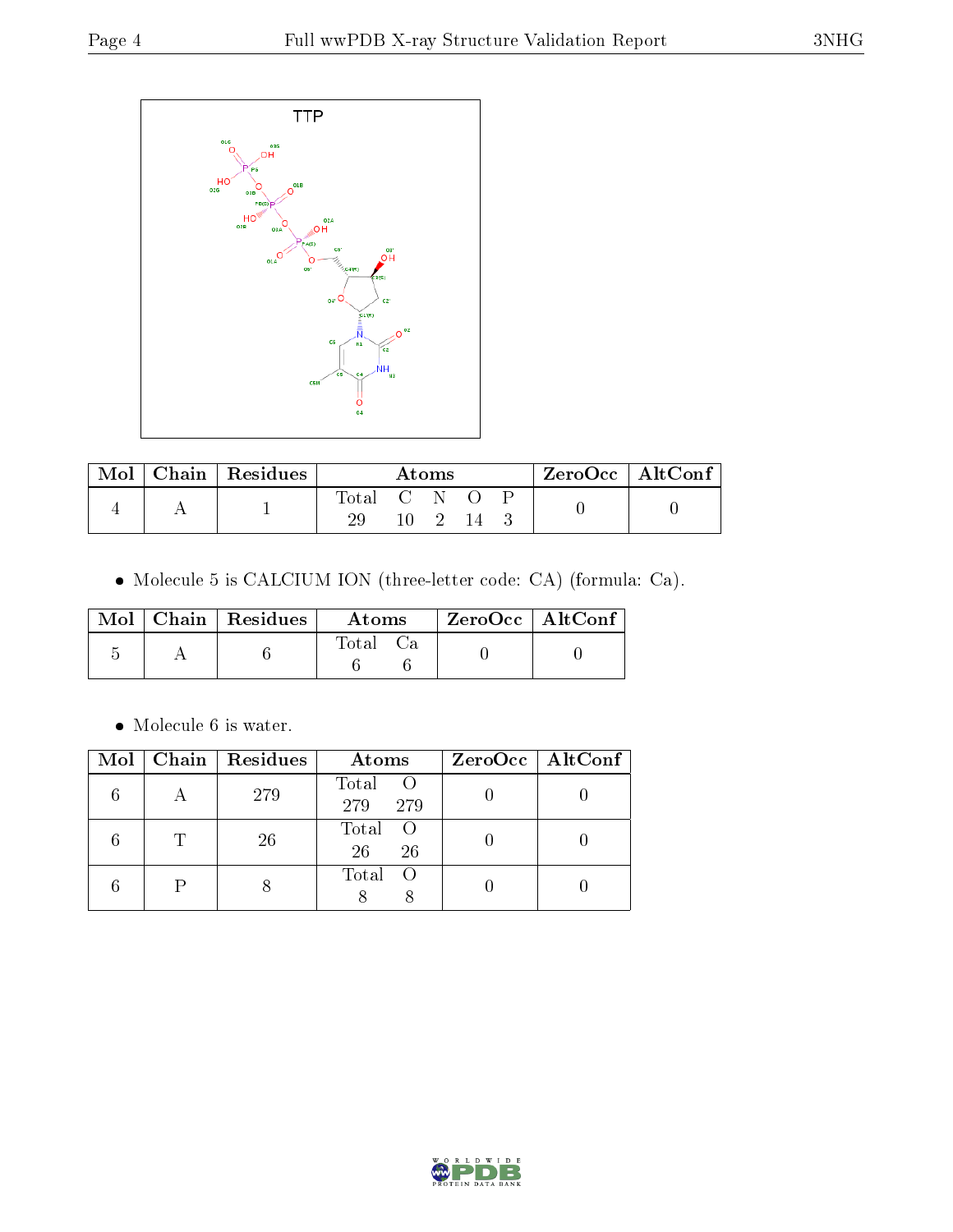# 3 Residue-property plots  $(i)$

These plots are drawn for all protein, RNA and DNA chains in the entry. The first graphic for a chain summarises the proportions of the various outlier classes displayed in the second graphic. The second graphic shows the sequence view annotated by issues in geometry and electron density. Residues are color-coded according to the number of geometric quality criteria for which they contain at least one outlier: green  $= 0$ , yellow  $= 1$ , orange  $= 2$  and red  $= 3$  or more. A red dot above a residue indicates a poor fit to the electron density (RSRZ  $> 2$ ). Stretches of 2 or more consecutive residues without any outlier are shown as a green connector. Residues present in the sample, but not in the model, are shown in grey.



• Molecule 1: DNA polymerase

• Molecule 2: DNA (5'-D(\*TP\*CP\*AP\*GP\*GP\*TP\*AP\*AP\*GP\*CP\*AP\*GP\*TP\*CP\*CP\*GP  $^*CP^*G$ -3')



• Molecule 3: DNA (5'-D(\*GP\*CP\*GP\*GP\*AP\*CP\*TP\*GP\*CP\*TP\*TP\*AP\*(DOC))-3')

Chain P: 54% 38%  $8%$ 



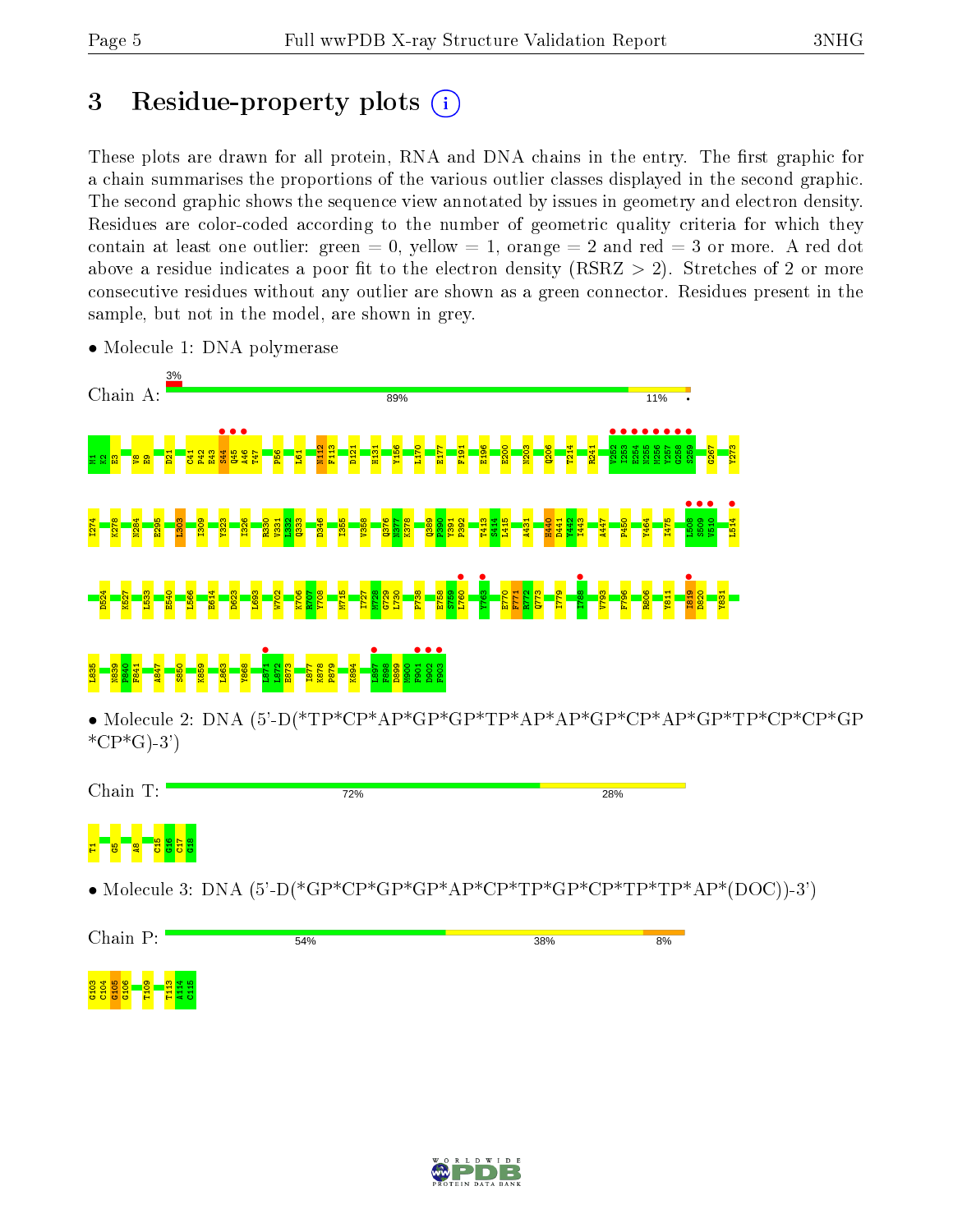# 4 Data and refinement statistics  $(i)$

| Property                                                                | Value                                                         | Source     |
|-------------------------------------------------------------------------|---------------------------------------------------------------|------------|
| Space group                                                             | P 21 21 21                                                    | Depositor  |
| Cell constants                                                          | $120.00\text{\AA}$<br>$75.05\text{\AA}$<br>$130.38\text{\AA}$ | Depositor  |
| a, b, c, $\alpha$ , $\beta$ , $\gamma$                                  | $90.00^\circ$<br>$90.00^\circ$<br>$90.00^\circ$               |            |
| Resolution $(A)$                                                        | $50.00 - 2.50$                                                | Depositor  |
|                                                                         | $40.86 = 2.50$                                                | <b>EDS</b> |
| % Data completeness                                                     | $95.8(50.00-2.50)$                                            | Depositor  |
| (in resolution range)                                                   | $95.8(40.86-2.50)$                                            | <b>EDS</b> |
| $R_{merge}$                                                             | 0.11                                                          | Depositor  |
| $\mathrm{R}_{sym}$                                                      | (Not available)                                               | Depositor  |
| $\langle I/\sigma(I) \rangle^{-1}$                                      | 1.48 (at $2.51\text{\AA})$                                    | Xtriage    |
| Refinement program                                                      | REFMAC 5.5.0102                                               | Depositor  |
|                                                                         | 0.185,<br>0.244                                               | Depositor  |
| $R, R_{free}$                                                           | 0.181<br>0.239<br>$\mathcal{L}^{\text{max}}$                  | DCC        |
| $\mathcal{R}_{free}$ test set                                           | $1994$ reflections $(5.02\%)$                                 | wwPDB-VP   |
| Wilson B-factor $(A^2)$                                                 | $51.0\,$                                                      | Xtriage    |
| Anisotropy                                                              | 0.256                                                         | Xtriage    |
| Bulk solvent $k_{sol}(\mathrm{e}/\mathrm{A}^3),\,B_{sol}(\mathrm{A}^2)$ | $0.28$ , 24.4                                                 | <b>EDS</b> |
| L-test for twinning <sup>2</sup>                                        | $< L >$ = 0.49, $< L^2 >$ = 0.32                              | Xtriage    |
| Estimated twinning fraction                                             | No twinning to report.                                        | Xtriage    |
| $F_o, F_c$ correlation                                                  | 0.96                                                          | <b>EDS</b> |
| Total number of atoms                                                   | 8497                                                          | wwPDB-VP   |
| Average B, all atoms $(A^2)$                                            | $58.0$                                                        | wwPDB-VP   |

Xtriage's analysis on translational NCS is as follows: The largest off-origin peak in the Patterson function is  $4.19\%$  of the height of the origin peak. No significant pseudotranslation is detected.

<sup>&</sup>lt;sup>2</sup>Theoretical values of  $\langle |L| \rangle$ ,  $\langle L^2 \rangle$  for acentric reflections are 0.5, 0.333 respectively for untwinned datasets, and 0.375, 0.2 for perfectly twinned datasets.



<span id="page-5-1"></span><span id="page-5-0"></span><sup>1</sup> Intensities estimated from amplitudes.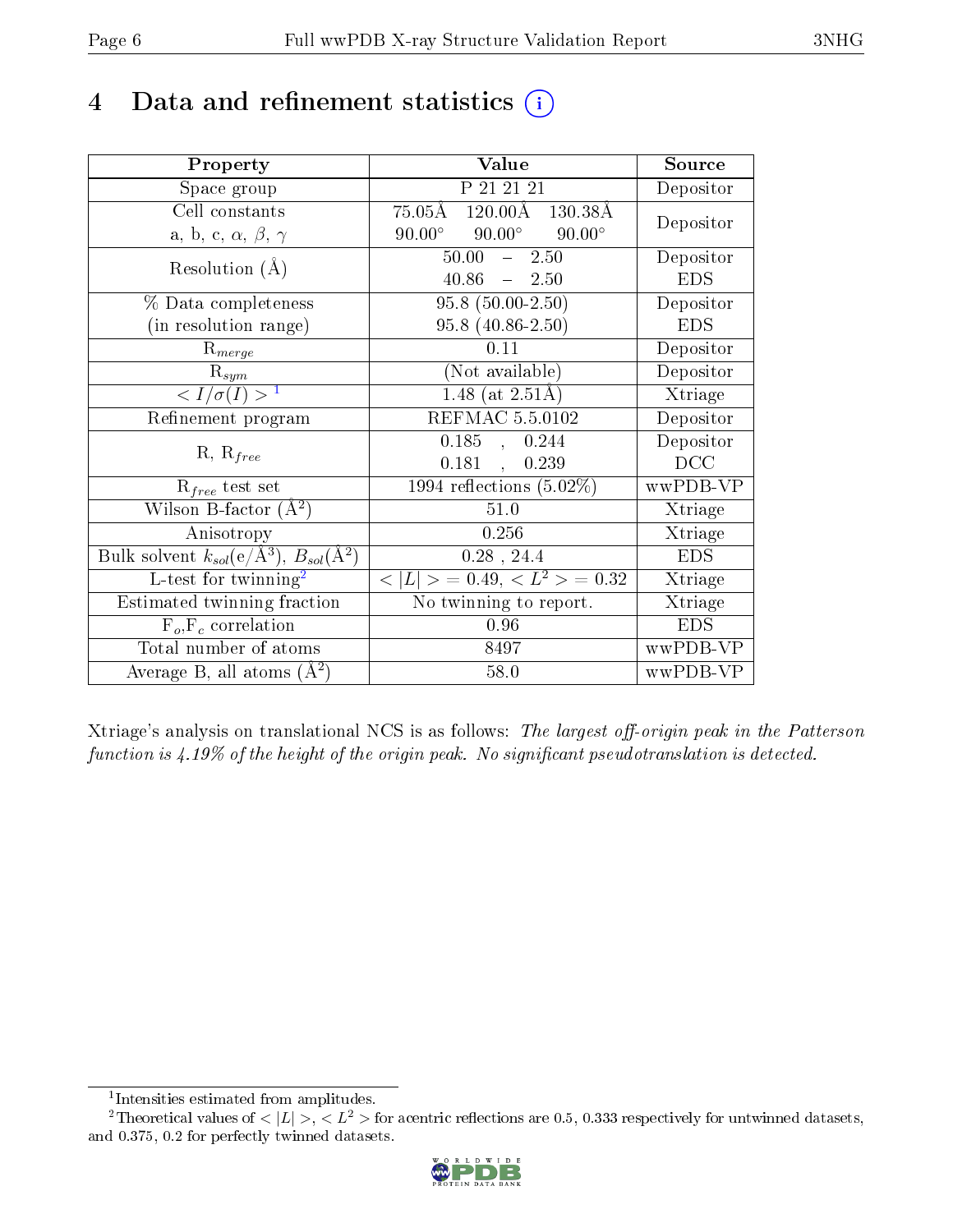# 5 Model quality  $(i)$

### 5.1 Standard geometry  $(i)$

Bond lengths and bond angles in the following residue types are not validated in this section: DOC, CA, TTP

The Z score for a bond length (or angle) is the number of standard deviations the observed value is removed from the expected value. A bond length (or angle) with  $|Z| > 5$  is considered an outlier worth inspection. RMSZ is the root-mean-square of all Z scores of the bond lengths (or angles).

| Mol<br>Chain |    | Bond lengths |           | Bond angles |                   |
|--------------|----|--------------|-----------|-------------|-------------------|
|              |    | RMSZ         | # $ Z >5$ | RMSZ        | # $ Z >5$         |
|              |    | 0.46         | 0/7790    | 0.56        | 0/10525           |
| 2            |    | 0.85         | 0/413     | 1.49        | $6/636$ $(0.9\%)$ |
| 3            |    | 0.83         | 0/273     | 1.51        | $4/420$ $(1.0\%)$ |
| АĦ           | АH | 0.50         | 0/8476    | 0.70        | $\sqrt{11581}$    |

There are no bond length outliers.

| Mol            | Chain | Res | <b>Type</b> | Atoms                 | Z       | Observed $(°)$ | $\text{Ideal}({}^o)$ |
|----------------|-------|-----|-------------|-----------------------|---------|----------------|----------------------|
| 3              | Ρ     | 105 | DG          | $P-O3'-C3'$           | 6.59    | 127.61         | 119.70               |
| 3              | Ρ     | 105 | DG          | $O4'$ -C1'-N9         | 6.56    | 112.59         | 108.00               |
| $\overline{2}$ | T     | 5   | DG          | $O4'$ -C4'-C3'        | $-6.27$ | 101.99         | 104.50               |
| $\overline{2}$ | T     | 15  | DC          | $O4'$ -C1'-N1         | 6.07    | 112.25         | 108.00               |
| $\overline{2}$ | T     | 17  | DC          | $C1'$ - $O4'$ - $C4'$ | $-5.81$ | 104.29         | 110.10               |
| 3              | P     | 109 | DT          | $C4-C5-C7$            | 5.70    | 122.42         | 119.00               |
| 2              | T     |     | DT          | $O4'$ -C4'-C3'        | $-5.66$ | 102.24         | 104.50               |
| $\overline{2}$ | T     | 1   | DT          | $O4'$ -C1'-N1         | $-5.25$ | 104.33         | 108.00               |
| 3              | P     | 104 | DС          | $O4'$ -C1'-N1         | 5.19    | 111.63         | 108.00               |
| 2              | T     | 8   | DА          | $O4'$ -C1'-N9         | 5.12    | 111.59         | 108.00               |

All (10) bond angle outliers are listed below:

There are no chirality outliers.

There are no planarity outliers.

### $5.2$  Too-close contacts  $(i)$

In the following table, the Non-H and H(model) columns list the number of non-hydrogen atoms and hydrogen atoms in the chain respectively. The H(added) column lists the number of hydrogen atoms added and optimized by MolProbity. The Clashes column lists the number of clashes within the asymmetric unit, whereas Symm-Clashes lists symmetry related clashes.

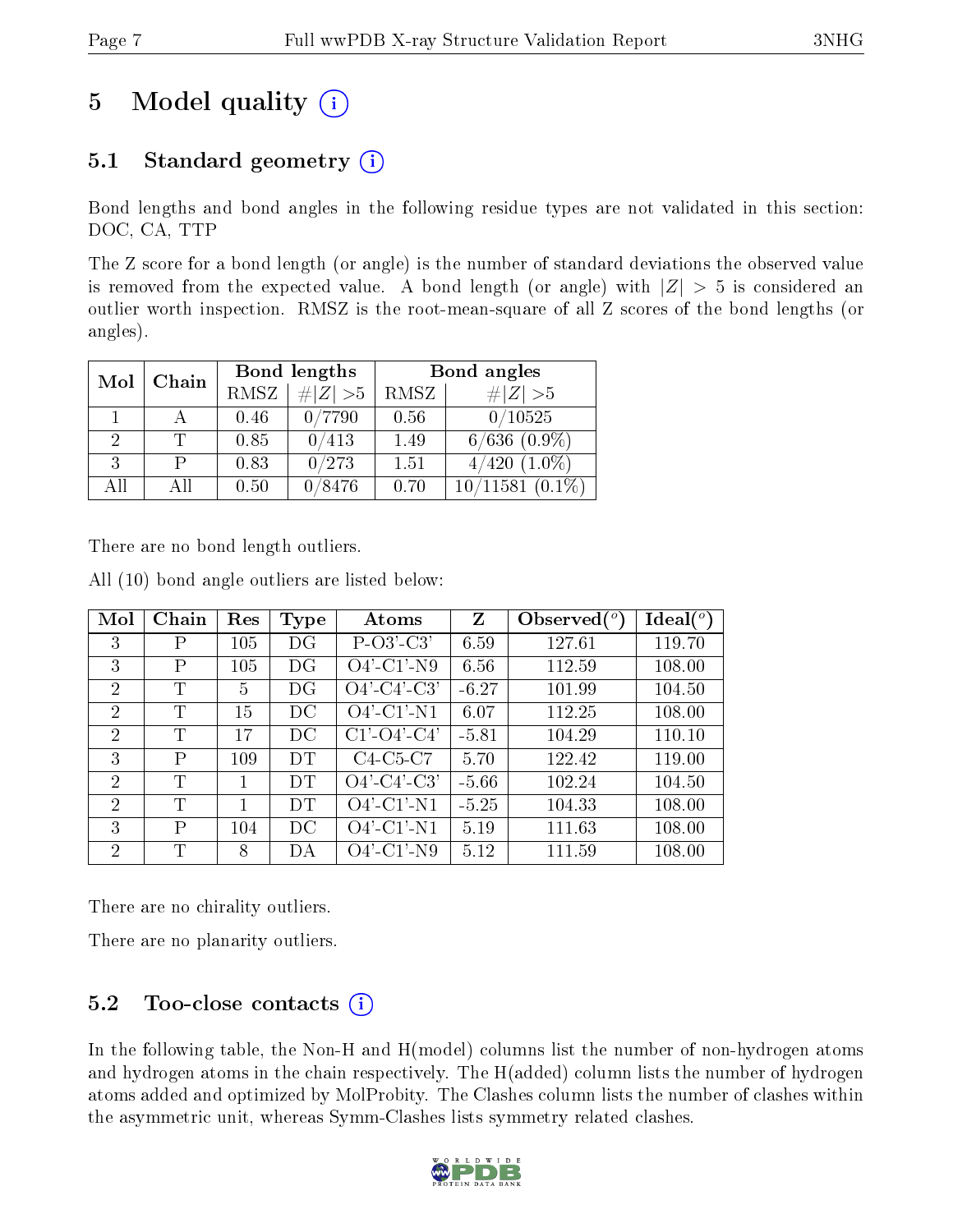| Mol |    |      | Chain   Non-H   $H (model)$ | H(added) |    | Clashes   Symm-Clashes |
|-----|----|------|-----------------------------|----------|----|------------------------|
|     |    | 7519 |                             | 7469     | 64 |                        |
| റ   | ௱  | 368  |                             | 203      |    |                        |
| ົ   | D  | 262  |                             | 148      |    |                        |
|     |    | 29   |                             | 13       |    |                        |
| 5   |    |      |                             |          |    |                        |
|     |    | 279  |                             |          |    |                        |
| ፎ   | רז |      |                             |          |    |                        |
|     | m  | 26   |                             |          |    |                        |
|     |    | 8497 |                             | 7833     | 76 |                        |

The all-atom clashscore is defined as the number of clashes found per 1000 atoms (including hydrogen atoms). The all-atom clashscore for this structure is 4.

All (70) close contacts within the same asymmetric unit are listed below, sorted by their clash magnitude.

| Atom-1              | Atom-2              | Interatomic    | Clash             |
|---------------------|---------------------|----------------|-------------------|
|                     |                     | distance $(A)$ | overlap $(A)$     |
| 1:A:44:SER:HB2      | 1:A:45:GLN:HA       | 1.59           | 0.81              |
| 1:A:112[A]:ASN:HB3  | 1: A:214:THR:HG23   | 1.69           | 0.74              |
| 1:A:330[B]:ARG:HH11 | 1:A:333: GLN: HE22  | 1.34           | 0.73              |
| 1: A: 303: LEU: HB3 | 1: A: 323: TYR: CE1 | 2.28           | 0.68              |
| 1:A:46:ALA:N        | 1:A:47:THR:HB       | 2.09           | 0.67              |
| 3:P:105:DG:H2"      | 3:P:106:DG:CS       | $2.30\,$       | 0.66              |
| 1:A:44:SER:CB       | 1:A:45:GLN:HA       | 2.25           | 0.65              |
| 1:A:200[A]:GLU:OE1  | 1:A:200[A]:GLU:HA   | 2.00           | 0.62              |
| 1:A:47:THR:O        | 1: A:47:THR:HG23    | 1.99           | $\overline{0.62}$ |
| 3:P:105:DG:C2'      | 3:P:106:DG:CS       | 2.84           | 0.60              |
| 1: A:475: ILE: HD12 | 1:A:566:LEU:HD23    | 1.83           | 0.60              |
| 1:A:284:ASN:ND2     | 3:P:113:DT:OP2      | 2.25           | 0.60              |
| 1: A: 41: CYS: HB3  | 6:A:1057:HOH:O      | 2.02           | 0.59              |
| 1:A:45:GLN:HB2      | 1: A:47:THR:HG22    | 1.85           | 0.58              |
| 1: A: 41: CYS: SG   | 1:A:42:PRO:HD2      | 2.44           | 0.57              |
| 1: A:771: PHE: CZ   | 1: A:868:TYR:HB3    | 2.40           | 0.57              |
| 3:P:105:DG:H2"      | 3:P:106:DG:H8       | 1.70           | 0.56              |
| 1: A:191:PHE:HD2    | 1:A:196[A]:GLU:HG3  | 1.71           | $0.56\,$          |
| 1:A:514:LEU:HD13    | 1:A:533:LEU:HD11    | 1.88           | 0.56              |
| 1:A:441:ASP:HB3     | 1:A:447:ALA:HB2     | 1.89           | 0.55              |
| 1:A:819:ILE:H       | 1:A:819:ILE:HD13    | 1.71           | 0.55              |
| 1:A:45:GLN:HB2      | 1:A:47:THR:CG2      | 2.36           | 0.54              |
| 4:A:904:TTP:O1B     | 4:A:904:TTP:H3'     | 2.07           | 0.54              |
| 1:A:389:GLN:HB3     | 6: A:980:HOH:O      | 2.09           | 0.53              |
| 1: A: 41: CYS: CB   | 6:A:1057:HOH:O      | 2.56           | 0.52              |
| 3:P:103:DG:NT       | 6:P:243:HOH:O       | 2.34           | 0.51              |

Continued on next page...

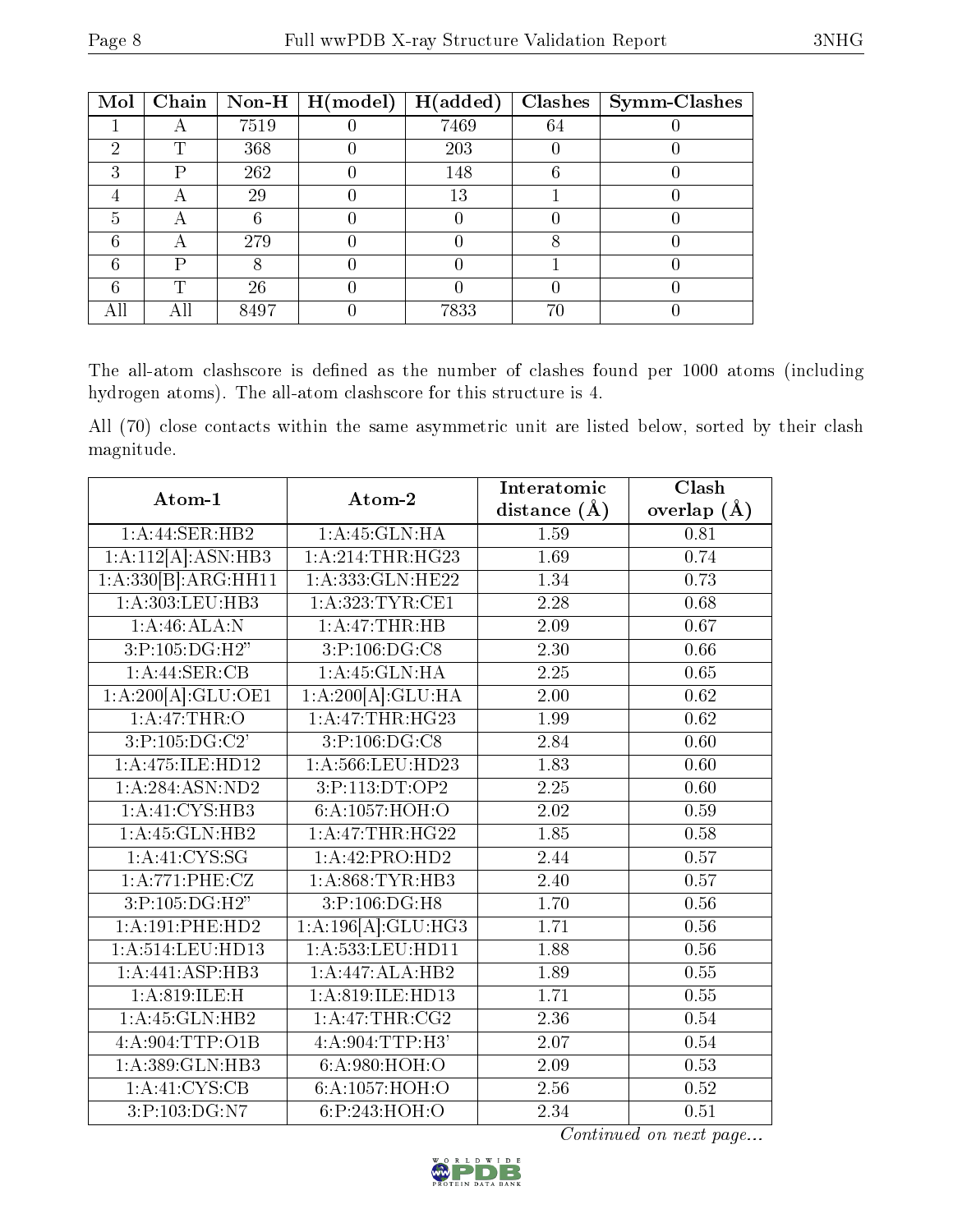|--|

| Continued from previous page   |                                 | Interatomic       | Clash         |
|--------------------------------|---------------------------------|-------------------|---------------|
| Atom-1                         | Atom-2                          | distance $(A)$    | overlap $(A)$ |
| 1:A:415:LEU:HD22               | 1:A:623:ASP:HB3                 | 1.93              | 0.51          |
| 1:A:295[A]:GLU:HA              | 1:A:295[A]:GLU:OE1              | $\overline{2.10}$ | $0.50\,$      |
| 1: A:43: GLU:O                 | 1:A:45:GLN:HA                   | 2.11              | 0.50          |
| 1: A: 355: ILE: O              | 1:A:358:VAL:HG13                | 2.12              | 0.49          |
| 1: A:878: LYS: HB3             | 1: A:879: PRO:HD3               | 1.93              | 0.49          |
| 1:A:859:LYS:HE2                | 1:A:863:LEU:HD11                | 1.95              | 0.49          |
| 1: A:811:TYR:HB2               | 1:A:847:ALA:O                   | 2.12              | 0.48          |
| 1:A:46:ALA:HB3                 | 1:A:47:THR:HA                   | 1.95              | 0.48          |
| 1:A:191:PHE:CD2                | $1:A:196[A]\overline{.GLU:HG3}$ | 2.49              | 0.47          |
| $1:\overline{A:440[A]:HIS:HA}$ | 1: A:443: ILE: HD12             | 1.97              | 0.47          |
| 1:A:131:HIS:HD2                | 1: A: 156: TYR: OH              | 1.98              | 0.46          |
| 1:A:203:ASN:ND2                | 1:A:241:ARG:HH22                | 2.12              | 0.46          |
| 1:A:203:ASN:HD22               | 1:A:241:ARG:HH22                | 1.63              | 0.46          |
| 1: A:3: GLU: HG2               | 1:A:21:ASP:HA                   | 1.96              | 0.46          |
| 1:A:415:LEU:HD22               | 1:A:623:ASP:CB                  | 2.46              | 0.46          |
| 1: A: 121: ASP: HA             | 1:A:819:ILE:HG13                | 1.98              | 0.45          |
| 1: A:274: ILE: HG12            | 1: A:278:LYS:HE3                | 1.98              | 0.45          |
| 1:A:727:ILE:HG23               | 1:A:730:LEU:HD12                | 1.99              | 0.45          |
| 1: A:47:THR:O                  | $1:A:\overline{47:THR:CG2}$     | 2.64              | 0.45          |
| 1:A:796:PHE:N                  | 6:A:1054:HOH:O                  | 2.49              | 0.44          |
| 1: A:391:TYR:HB2               | 1: A:392: PRO:HD2               | 2.00              | 0.44          |
| 1:A:295[A]:GLU:CA              | 1:A:295[A]:GLU:OE1              | 2.65              | 0.44          |
| 1:A:839:ASN:OD1                | 1:A:841:PHE:HB2                 | 2.18              | 0.44          |
| 1: A: 738: PRO: HB3            | 1:A:779:ILE:HA                  | 1.99              | 0.43          |
| 1:A:793:VAL:N                  | 6:A:1054:HOH:O                  | 2.50              | 0.43          |
| 1:A:112[B]:ASN:HD21            | 1:A:331:VAL:HB                  | 1.83              | 0.43          |
| 1:A:450:PRO:HD2                | 6:A:1066:HOH:O                  | 2.18              | 0.43          |
| 1:A:524:ASP:HA                 | 1:A:527:LYS:HE3                 | 2.00              | 0.43          |
| 1: A:831:TYR:CD2               | 1: A:850: SER: HA               | 2.54              | 0.43          |
| 1:A:706:LYS:O                  | 1: A:729: GLY:HA3               | 2.19              | 0.42          |
| 1:A:431:ALA:HB2                | 1:A:464:TYR:CD2                 | 2.55              | 0.42          |
| 1:A:295[B]:GLU:HG3             | 6:A:1000:HOH:O                  | 2.19              | 0.41          |
| 1: A:770: GLU:OE2              | 1:A:773:GLN:OE1                 | 2.38              | 0.41          |
| 1:A:112[B]:ASN:HA              | 1:A:214:THR:O                   | 2.21              | 0.41          |
| 1:A:170[B]:LEU:HA              | 1: A:177: GLU: HG3              | 2.03              | 0.41          |
| 3:P:105:DG:C2'                 | 3:P:106:DG:H8                   | 2.31              | 0.41          |
| 1: A:702:TRP:CD1               | 1: A:708:TYR:HB3                | 2.55              | 0.41          |
| 1: A:806:ARG:NH2               | 6:A:1034:HOH:O                  | 2.42              | 0.41          |
| 1:A:376[B]:GLN:HB2             | 1:A:378:LYS:HG3                 | 2.03              | 0.40          |
| 1:A:873[A]:GLU:HA              | 1:A:877:ILE:HB                  | 2.02              | 0.40          |
| 1: A:9: GLU: HG3               | 1: A:267: GLY: H                | 1.87              | 0.40          |

Continued from previous page.

Continued on next page...

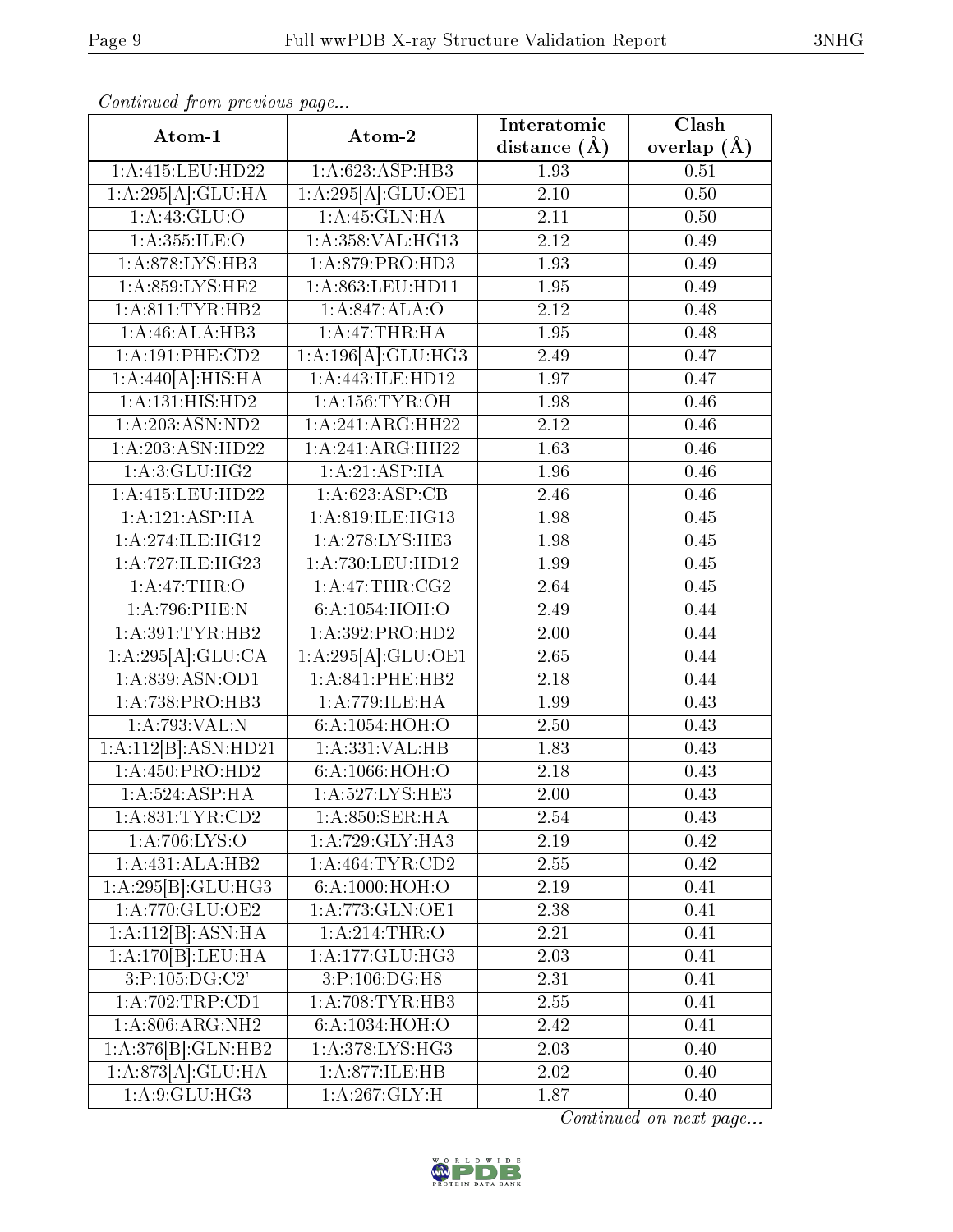| Atom-1            | Atom-2             | Interatomic<br>distance $(A)$ | Clash<br>overlap $(A)$ |
|-------------------|--------------------|-------------------------------|------------------------|
| 1: A:326: ILE:O   | 1:A:330[B]:ARG:HG2 | 2.21                          | 0.40                   |
| 1: A: 43: GLU: HA | 1: A:56:PRO:HG3    | 2.03                          | 1.40                   |

Continued from previous page...

There are no symmetry-related clashes.

#### 5.3 Torsion angles  $(i)$

#### 5.3.1 Protein backbone  $(i)$

In the following table, the Percentiles column shows the percent Ramachandran outliers of the chain as a percentile score with respect to all X-ray entries followed by that with respect to entries of similar resolution.

The Analysed column shows the number of residues for which the backbone conformation was analysed, and the total number of residues.

| Mol   Chain | Analysed                                            |  | Favoured   Allowed   Outliers   Percentiles |
|-------------|-----------------------------------------------------|--|---------------------------------------------|
|             | $932/903$ (103\%)   897 (96\%)   33 (4\%)   2 (0\%) |  | 68<br> 47                                   |

All (2) Ramachandran outliers are listed below:

| VIol | ${\rm Chain}$ | Res | ype |
|------|---------------|-----|-----|
|      |               |     |     |
|      |               |     |     |

#### 5.3.2 Protein sidechains (i)

In the following table, the Percentiles column shows the percent sidechain outliers of the chain as a percentile score with respect to all X-ray entries followed by that with respect to entries of similar resolution.

The Analysed column shows the number of residues for which the sidechain conformation was analysed, and the total number of residues.

| $Mol$   Chain | Analysed                       | Rotameric   Outliers   Percentiles |          |          |  |
|---------------|--------------------------------|------------------------------------|----------|----------|--|
|               | $829/798$ (104\%)   805 (97\%) |                                    | 24 (3\%) | 69<br>42 |  |

All (24) residues with a non-rotameric sidechain are listed below:

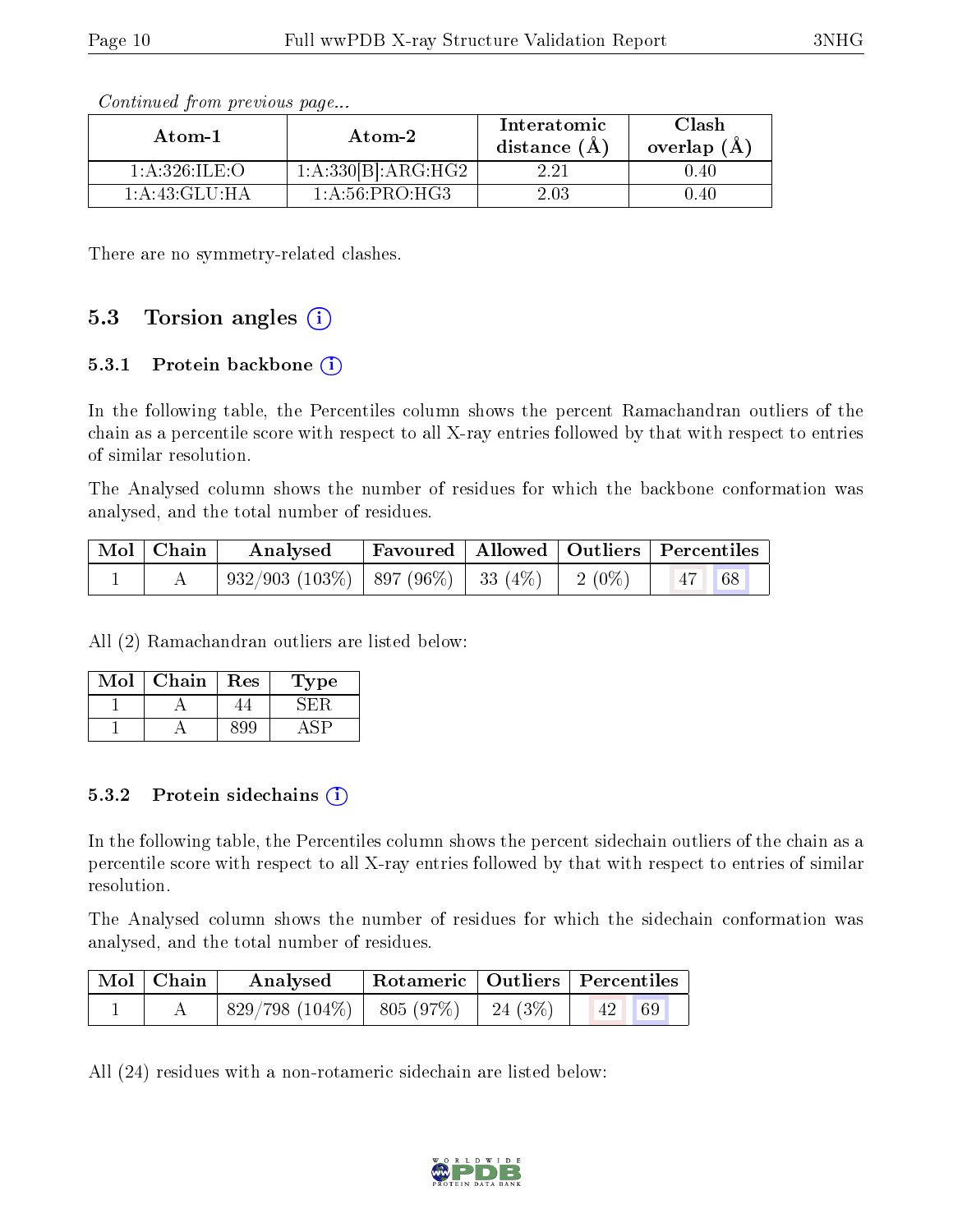| Mol            | Chain              | Res                          | Type                      |
|----------------|--------------------|------------------------------|---------------------------|
| $\mathbf{1}$   | $\overline{A}$     | 8                            | VAL                       |
| $\mathbf{1}$   | $\overline{A}$     | 61                           | LEU                       |
| $\overline{1}$ | $\overline{A}$     | 112[A]                       | ASN                       |
| $\mathbf{1}$   | $\overline{A}$     | 112 B                        | $\overline{\mathrm{ASN}}$ |
| $\mathbf{1}$   | $\overline{A}$     | 113                          | PHE                       |
| $\mathbf{1}$   | $\overline{A}$     | $\overline{206[\mathrm{A}]}$ | $\overline{\text{GLN}}$   |
| $\mathbf{1}$   | $\overline{A}$     | 206 B                        | <b>GLN</b>                |
| $\mathbf{1}$   | $\overline{A}$     | 273                          | <b>TYR</b>                |
| $\overline{1}$ | $\overline{A}$     | 303                          | <b>LEU</b>                |
| $\overline{1}$ | $\overline{A}$     | 309                          | ILE                       |
| $\overline{1}$ | $\overline{A}$     | 346                          | $\overline{\text{ASP}}$   |
| $\overline{1}$ | $\overline{A}$     | 440[A]                       | <b>HIS</b>                |
| $\overline{1}$ | $\overline{A}$     | $\overline{440}$ [B]         | <b>HIS</b>                |
| $\overline{1}$ | $\overline{A}$     | 540                          | $\overline{\text{GLU}}$   |
| $\overline{1}$ | $\overline{A}$     | 614                          | $\overline{{\rm GLU}}$    |
| $\overline{1}$ | $\overline{A}$     | 693                          | <b>LEU</b>                |
| $\overline{1}$ | $\overline{A}$     | 715                          | $\overline{\text{MET}}$   |
| $\overline{1}$ | $\overline{A}$     | 758                          | $\overline{{\rm GLU}}$    |
| $\overline{1}$ | $\overline{A}$     | 760                          | <b>LEU</b>                |
| $\overline{1}$ | $\overline{A}$     | 771                          | PHE                       |
| $\overline{1}$ | $\overline{A}$     | 819                          | ILE                       |
| $\overline{1}$ | $\overline{A}$     | 820                          | <b>ASP</b>                |
| $\overline{1}$ | $\overline{A}$     | 835                          | LEU                       |
| $\mathbf 1$    | $\overline{\rm A}$ | 894                          | <b>LYS</b>                |

Some sidechains can be flipped to improve hydrogen bonding and reduce clashes. All (7) such sidechains are listed below:

| Mol | $Chain$      | Res | <b>Type</b> |
|-----|--------------|-----|-------------|
|     |              | 131 | <b>HIS</b>  |
|     | А            | 203 | <b>ASN</b>  |
|     |              | 333 | <b>GLN</b>  |
|     | А            | 354 | <b>GLN</b>  |
|     | $\mathbf{A}$ | 546 | <b>GLN</b>  |
|     |              | 761 | <b>GLN</b>  |
|     |              | 773 | GLN         |

#### 5.3.3 RNA (i)

There are no RNA molecules in this entry.

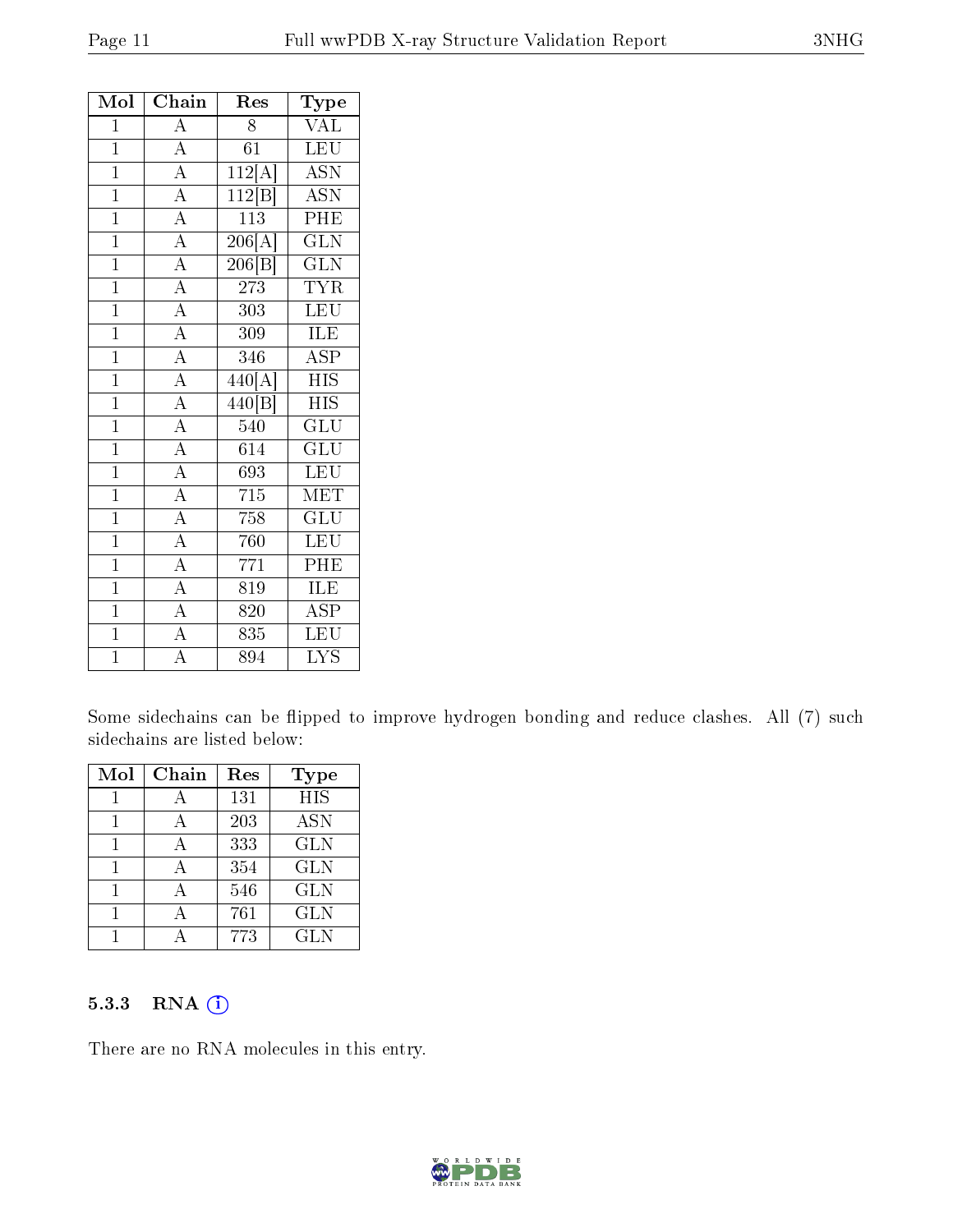### 5.4 Non-standard residues in protein, DNA, RNA chains (i)

1 non-standard protein/DNA/RNA residue is modelled in this entry.

In the following table, the Counts columns list the number of bonds (or angles) for which Mogul statistics could be retrieved, the number of bonds (or angles) that are observed in the model and the number of bonds (or angles) that are dened in the Chemical Component Dictionary. The Link column lists molecule types, if any, to which the group is linked. The Z score for a bond length (or angle) is the number of standard deviations the observed value is removed from the expected value. A bond length (or angle) with  $|Z| > 2$  is considered an outlier worth inspection. RMSZ is the root-mean-square of all Z scores of the bond lengths (or angles).

| $\bf{Mol}$ |     | $\mid$ Type $\mid$ Chain $\mid$ Res $\mid$ |     | $\perp$ Link | Bond lengths        |      |                                                                 | Bond angles |      |                                                |
|------------|-----|--------------------------------------------|-----|--------------|---------------------|------|-----------------------------------------------------------------|-------------|------|------------------------------------------------|
|            |     |                                            |     |              | Counts <sup>1</sup> |      | $\mid$ RMSZ $\mid$ $\# Z  > 2$ $\mid$ Counts $\mid$ RMSZ $\mid$ |             |      | $\lceil \cdot \cdot \cdot \rceil \neq  Z  > 1$ |
|            | DOC |                                            | 115 | 3.2          | 14.19.20            | 0.70 |                                                                 | 13,26,29    | 2.17 | $4(30\%)$                                      |

In the following table, the Chirals column lists the number of chiral outliers, the number of chiral centers analysed, the number of these observed in the model and the number defined in the Chemical Component Dictionary. Similar counts are reported in the Torsion and Rings columns. '-' means no outliers of that kind were identified.

|                     |           |                                   | Mol   Type   Chain   Res   Link   Chirals   Torsions   Rings |  |
|---------------------|-----------|-----------------------------------|--------------------------------------------------------------|--|
| $\vert$ DOC $\vert$ | 115   3.2 | <b>Contract Contract Contract</b> | $\frac{2}{4/18/19}$ 0/2/2/2                                  |  |

There are no bond length outliers.

All (4) bond angle outliers are listed below:

| Mol | Chain | Res  | Type | Atoms                 |         | Observed $(^\circ)$ | Ideal(°) |
|-----|-------|------|------|-----------------------|---------|---------------------|----------|
|     |       | 115. | DOG  | $C4'$ - $O4'$ - $C1'$ | $-4.33$ | 105.72              | 109.81   |
|     |       | 115  | DOG  | $O4'$ -C4'-C5'        | 3.98    | 116.06              | 109.52   |
|     |       | 115  | DOC. | $C2-N3-C4$            | 3.29    | 119.67              | 116.34   |
|     |       | 115  | DOC  | $C3'$ $C2'$ $C1'$     | 2.65    | 105.84              | 102.78   |

There are no chirality outliers.

All (2) torsion outliers are listed below:

| Mol | Chain | $\operatorname{Res}% \left( \mathcal{N}\right) \equiv\operatorname{Res}(\mathcal{N}_{0})\cap\mathcal{N}_{1}$ | Type | Atoms                    |
|-----|-------|--------------------------------------------------------------------------------------------------------------|------|--------------------------|
|     |       | 115                                                                                                          | DOC  | $\left[$ O4'-C4'-C5'-O5' |
|     |       |                                                                                                              | DOG  | $C3'-C4'-C5'-O5'$        |

There are no ring outliers.

No monomer is involved in short contacts.

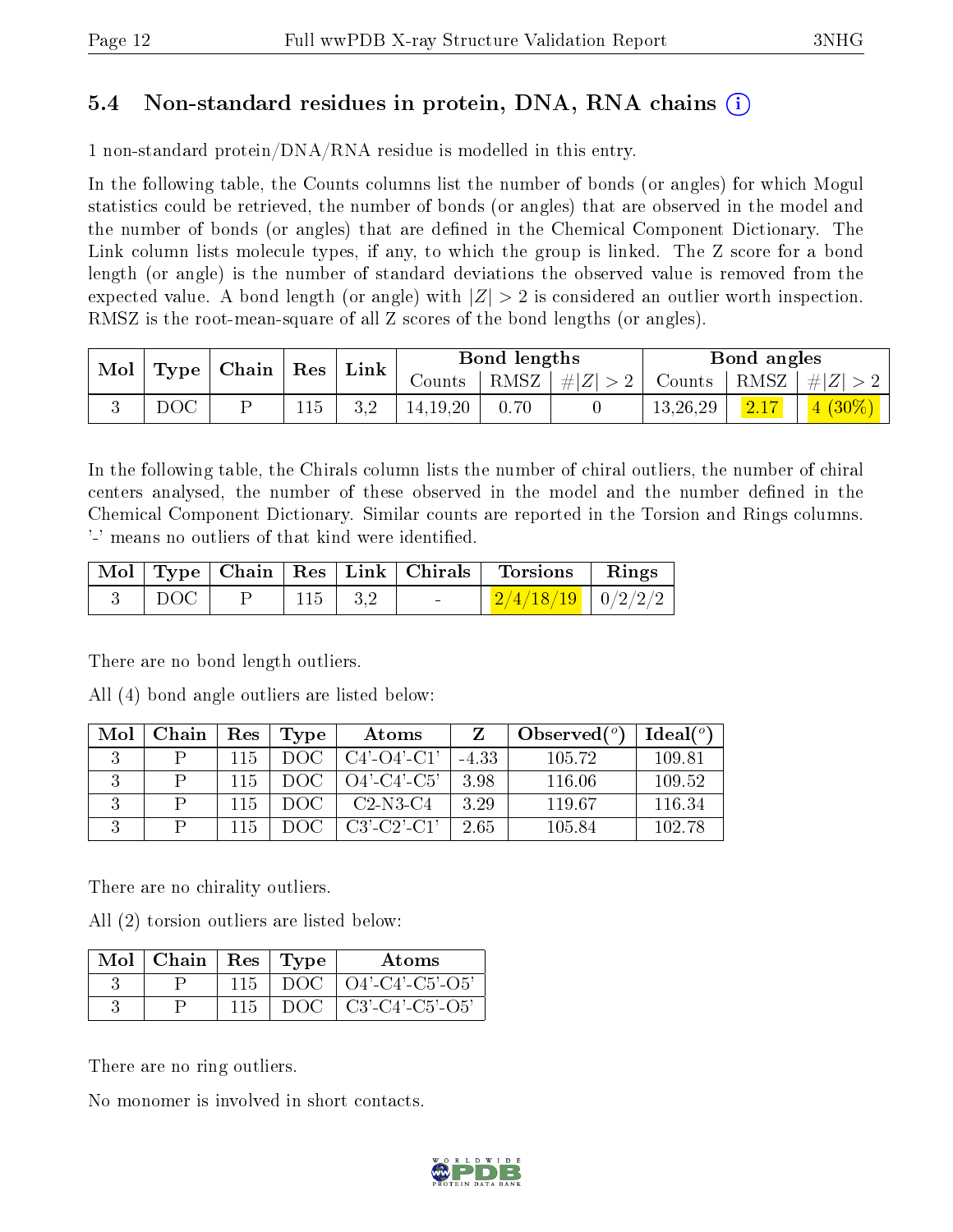#### 5.5 Carbohydrates (i)

There are no carbohydrates in this entry.

### 5.6 Ligand geometry  $(i)$

Of 7 ligands modelled in this entry, 6 are monoatomic - leaving 1 for Mogul analysis.

In the following table, the Counts columns list the number of bonds (or angles) for which Mogul statistics could be retrieved, the number of bonds (or angles) that are observed in the model and the number of bonds (or angles) that are dened in the Chemical Component Dictionary. The Link column lists molecule types, if any, to which the group is linked. The Z score for a bond length (or angle) is the number of standard deviations the observed value is removed from the expected value. A bond length (or angle) with  $|Z| > 2$  is considered an outlier worth inspection. RMSZ is the root-mean-square of all Z scores of the bond lengths (or angles).

| Mol<br>$\Gamma$ ype   Chain   Res |     |     | $^+$ Link | Bond lengths |                    |  | Bond angles |                                  |                          |
|-----------------------------------|-----|-----|-----------|--------------|--------------------|--|-------------|----------------------------------|--------------------------|
|                                   |     |     | Counts    |              | RMSZ   $\# Z  > 2$ |  |             | Counts   RMSZ $\vert \#  Z  > 2$ |                          |
|                                   | TTD | 904 |           | 23,30,30     | $1.02\,$           |  | 29,47,47    |                                  | $\mid$ 3 $(10\%)$ $\mid$ |

In the following table, the Chirals column lists the number of chiral outliers, the number of chiral centers analysed, the number of these observed in the model and the number defined in the Chemical Component Dictionary. Similar counts are reported in the Torsion and Rings columns. '-' means no outliers of that kind were identified.

|            |     | Mol   Type   Chain   Res   Link   Chirals | Torsions                       | Rings |
|------------|-----|-------------------------------------------|--------------------------------|-------|
| <b>TTP</b> | 904 | $\sim$                                    | $\frac{2}{19/34/34}$   0/2/2/2 |       |

All (1) bond length outliers are listed below:

|  |     |                                     | Mol   Chain   Res   Type   Atoms   Z   Observed(A)   Ideal(A) |     |
|--|-----|-------------------------------------|---------------------------------------------------------------|-----|
|  | 904 | $\top$ TTP $\top$ C4-C5 $\top$ 3.51 | 1.49                                                          | 14. |

All (3) bond angle outliers are listed below:

| Mol | $\cap$ hain | $\operatorname{Res}% \left( \mathcal{N}\right) \equiv\operatorname{Res}(\mathcal{N}_{0},\mathcal{N}_{0})$ | Type | Atoms            |         | Observed $(°)$ | $\_$ Ideal( $^o$ ' |
|-----|-------------|-----------------------------------------------------------------------------------------------------------|------|------------------|---------|----------------|--------------------|
|     |             | 904                                                                                                       | TTP  | $C4-N3-C2$       | 6.79    | 120.88         | 115 14             |
|     |             | 904                                                                                                       | TTP  | $C2'$ $C1'$ $N1$ | $-3.48$ | 106.24         | 114.27             |
|     |             | 904                                                                                                       | TTP  | PB-03B-PG        | $-2.99$ | 122.57         | 132.83             |

There are no chirality outliers.

All (2) torsion outliers are listed below:

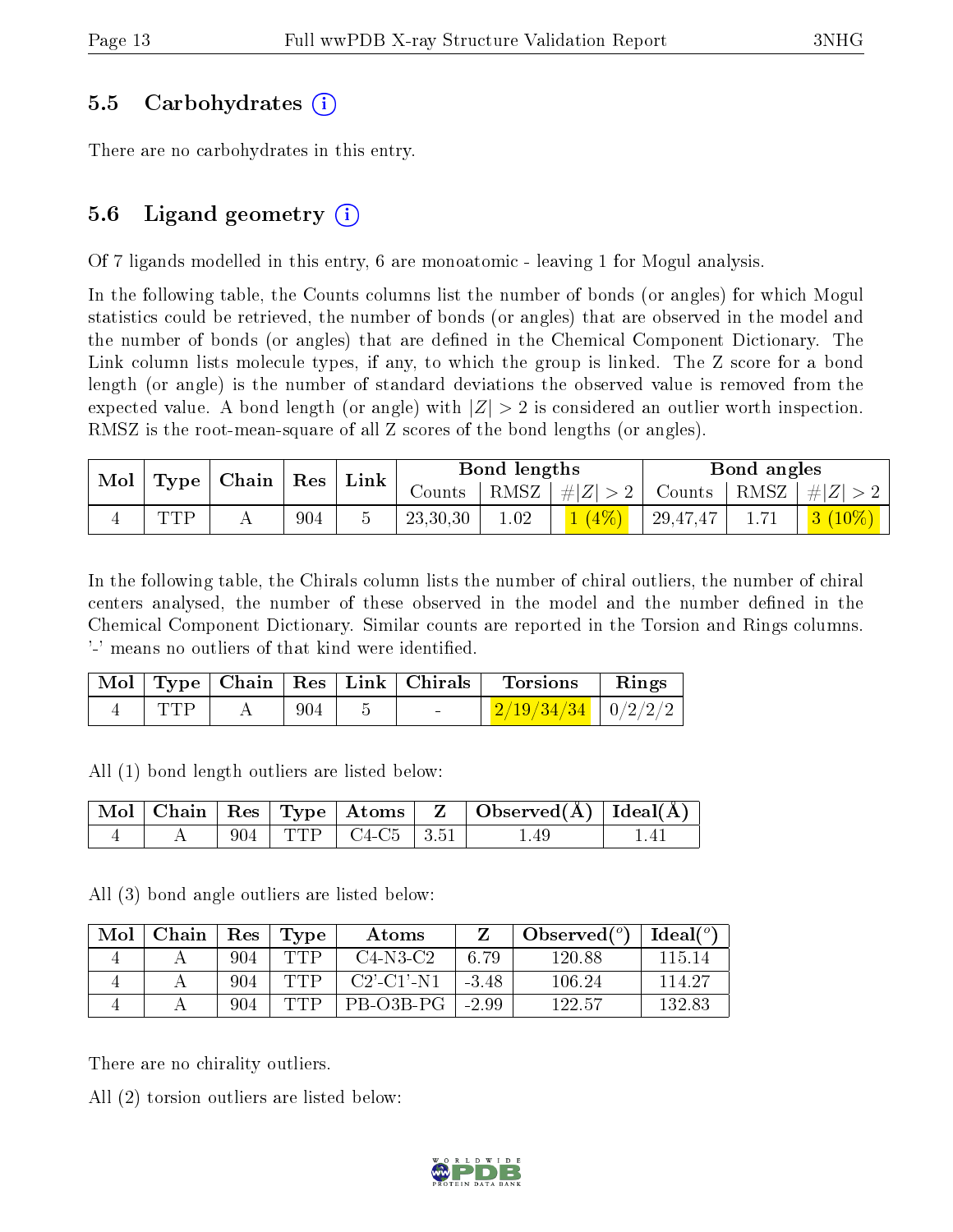| Mol | Chain | Res <sub>1</sub> | Type | Atoms            |
|-----|-------|------------------|------|------------------|
|     |       |                  |      | $PB$ -O3A-PA-O5' |
|     |       |                  |      | $PB-O3B-PG-O2G$  |

There are no ring outliers.

1 monomer is involved in 1 short contact:

|  |           | Mol   Chain   Res   Type   Clashes   Symm-Clashes |
|--|-----------|---------------------------------------------------|
|  | $904$ TTP |                                                   |

The following is a two-dimensional graphical depiction of Mogul quality analysis of bond lengths, bond angles, torsion angles, and ring geometry for all instances of the Ligand of Interest. In addition, ligands with molecular weight > 250 and outliers as shown on the validation Tables will also be included. For torsion angles, if less then 5% of the Mogul distribution of torsion angles is within 10 degrees of the torsion angle in question, then that torsion angle is considered an outlier. Any bond that is central to one or more torsion angles identified as an outlier by Mogul will be highlighted in the graph. For rings, the root-mean-square deviation (RMSD) between the ring in question and similar rings identified by Mogul is calculated over all ring torsion angles. If the average RMSD is greater than 60 degrees and the minimal RMSD between the ring in question and any Mogul-identified rings is also greater than 60 degrees, then that ring is considered an outlier. The outliers are highlighted in purple. The color gray indicates Mogul did not find sufficient equivalents in the CSD to analyse the geometry.



#### 5.7 [O](https://www.wwpdb.org/validation/2017/XrayValidationReportHelp#nonstandard_residues_and_ligands)ther polymers  $(i)$

There are no such residues in this entry.

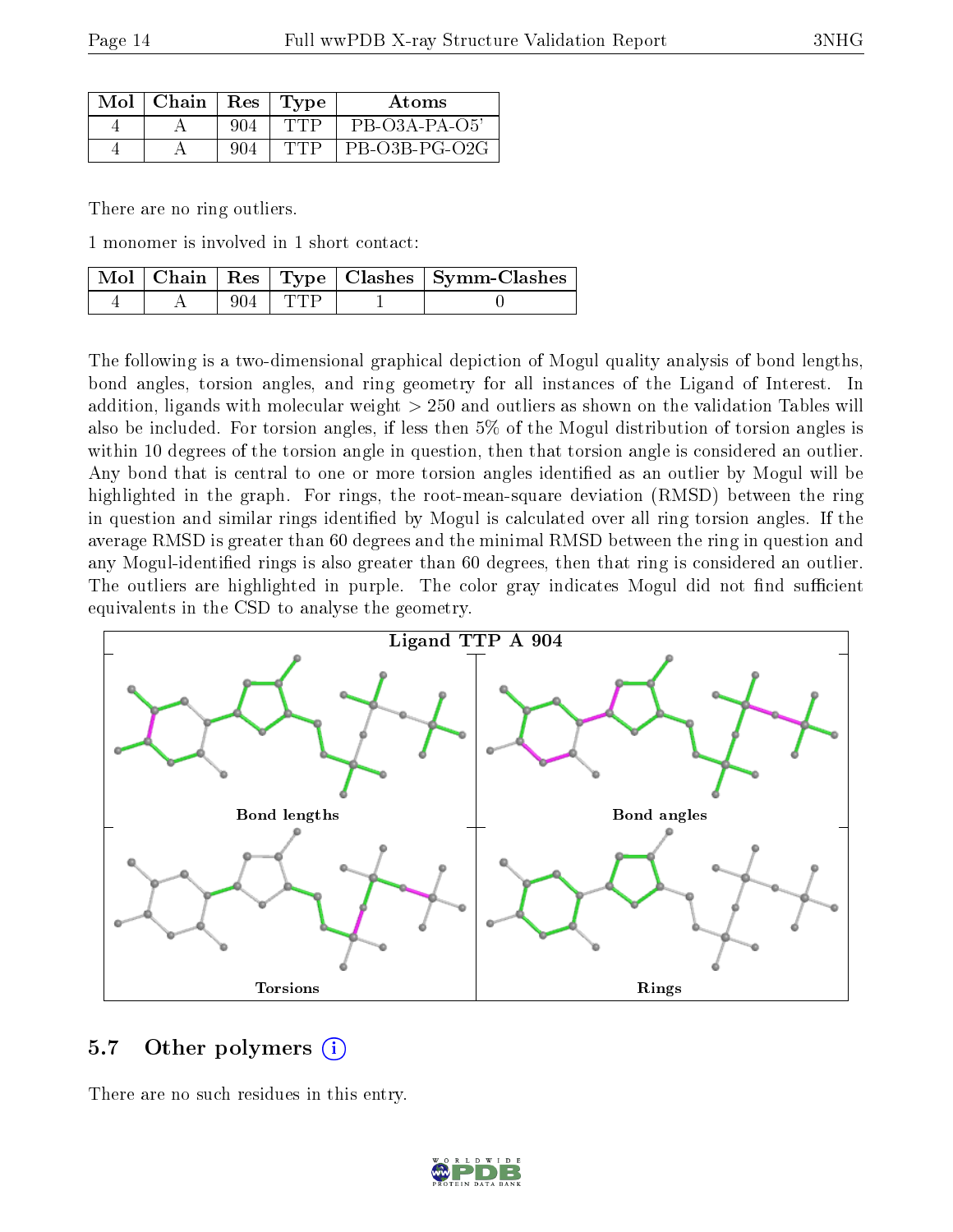## 5.8 Polymer linkage issues (i)

There are no chain breaks in this entry.

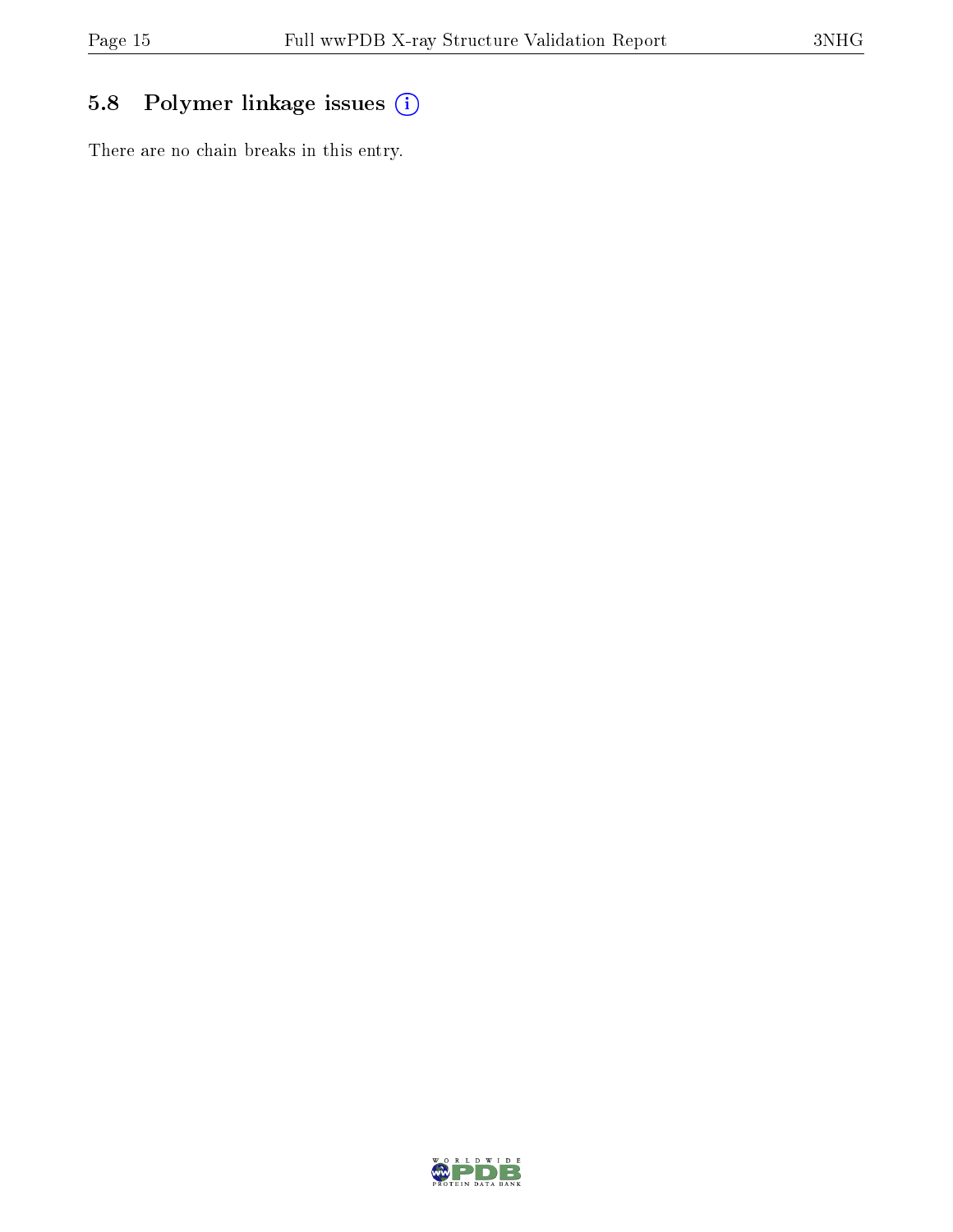# 6 Fit of model and data  $(i)$

### 6.1 Protein, DNA and RNA chains  $(i)$

In the following table, the column labelled  $#RSRZ> 2'$  contains the number (and percentage) of RSRZ outliers, followed by percent RSRZ outliers for the chain as percentile scores relative to all X-ray entries and entries of similar resolution. The OWAB column contains the minimum, median,  $95<sup>th</sup>$  percentile and maximum values of the occupancy-weighted average B-factor per residue. The column labelled ' $Q< 0.9$ ' lists the number of (and percentage) of residues with an average occupancy less than 0.9.

| Mol            | Chain | Analysed         | ${ <\hspace{-1.5pt}{\mathrm{RSRZ}} \hspace{-1.5pt}>}$ | $\#\text{RSRZ}{>}2$                | $OWAB(A^2)$     | Q <sub>0.9</sub> |
|----------------|-------|------------------|-------------------------------------------------------|------------------------------------|-----------------|------------------|
|                |       | $903/903(100\%)$ | $-0.23$                                               | 24 (2\%)<br>54<br>58               | 36, 54, 89, 195 |                  |
| $\overline{2}$ |       | $18/18$ (100\%)  | $-0.62$                                               | $\vert$ 100   100                  | 42, 57, 78, 89  |                  |
| 3              |       | $12/13$ (92%)    | $-0.20$                                               | $\blacksquare$ 100<br>$\sqrt{100}$ | 43, 59, 90, 92  |                  |
| All            | All   | $933/934(99\%)$  | $-0.23$                                               | $24(2\%)$<br>56<br>59              | 36, 54, 90, 195 |                  |

All (24) RSRZ outliers are listed below:

| Mol            | Chain              | Res                 | Type                   | <b>RSRZ</b>      |
|----------------|--------------------|---------------------|------------------------|------------------|
| $\mathbf{1}$   | A                  | 257                 | <b>TYR</b>             | 7.8              |
| $\overline{1}$ | $\overline{A}$     | 903                 | PHE                    | 7.6              |
| $\overline{1}$ | $\overline{\rm A}$ | 256                 | $\operatorname{MET}$   | 6.3              |
| $\overline{1}$ | $\overline{A}$     | 254                 | $\overline{{\rm GLU}}$ | 5.7              |
| $\overline{1}$ | $\overline{\rm A}$ | $\overline{252[A]}$ | <b>VAL</b>             | 5.3              |
| $\overline{1}$ | $\overline{\rm A}$ | 902                 | <b>ASP</b>             | $5.0\,$          |
| $\overline{1}$ | $\overline{\rm A}$ | 901                 | PHE                    | 4.6              |
| $\overline{1}$ | $\overline{\rm A}$ | 253                 | ILE                    | 3.9              |
| $\overline{1}$ | $\overline{\rm A}$ | 44                  | <b>SER</b>             | $\overline{3}.7$ |
| $\overline{1}$ | $\overline{\rm A}$ | 871                 | <b>LEU</b>             | 3.4              |
| $\overline{1}$ | $\overline{\rm A}$ | $\overline{255}$    | <b>ASN</b>             | $\overline{3.3}$ |
| $\mathbf{1}$   | $\overline{\rm A}$ | 46                  | <b>ALA</b>             | 3.3              |
| $\overline{1}$ | $\overline{\rm A}$ | 819                 | ILE                    | 3.1              |
| $\overline{1}$ | $\overline{\rm A}$ | 514                 | <b>LEU</b>             | 3.0              |
| $\overline{1}$ | $\overline{\rm A}$ | 45                  | <b>GLN</b>             | 2.9              |
| $\overline{1}$ | $\overline{\rm A}$ | 897                 | LEU                    | 2.9              |
| $\overline{1}$ | $\overline{\rm A}$ | 259                 | <b>SER</b>             | 2.4              |
| $\overline{1}$ | $\overline{A}$     | 788                 | <b>ILE</b>             | 2.4              |
| $\overline{1}$ | $\overline{\rm A}$ | 763                 | <b>TYR</b>             | 2.3              |
| $\overline{1}$ | $\overline{\rm A}$ | 760                 | <b>LEU</b>             | 2.3              |
| $\mathbf{1}$   | $\overline{\rm A}$ | 258                 | GLY                    | $2.2\,$          |
| $\overline{1}$ | $\overline{\rm A}$ | 510                 | <b>VAL</b>             | 2.1              |
| $\overline{1}$ | $\overline{\rm A}$ | 509                 | <b>SER</b>             | 2.1              |

Continued on next page...

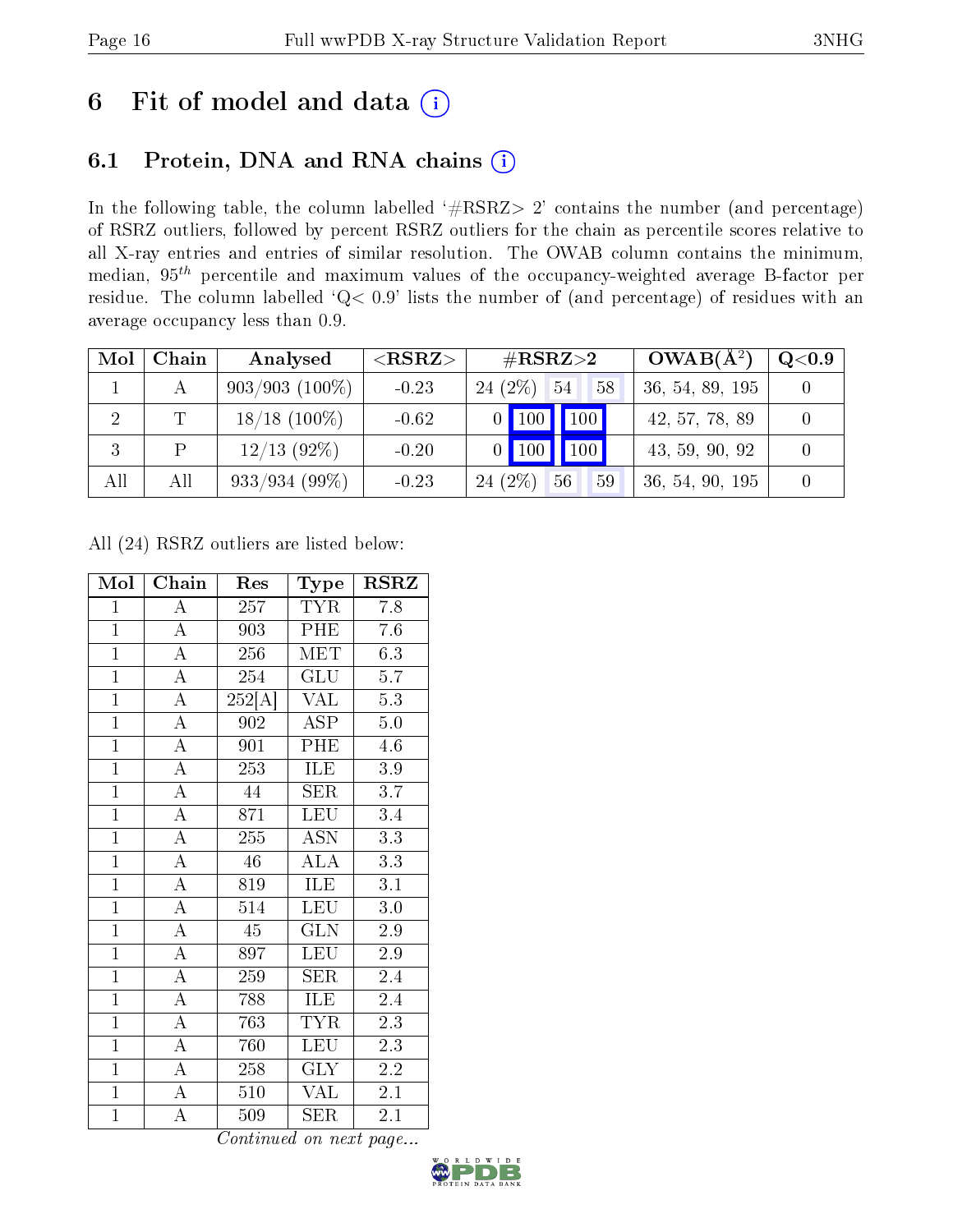Continued from previous page...

| Mol | Chain | <b>Res</b> | Type | <b>RSRZ</b> |
|-----|-------|------------|------|-------------|
|     |       |            |      |             |

### 6.2 Non-standard residues in protein, DNA, RNA chains (i)

In the following table, the Atoms column lists the number of modelled atoms in the group and the number defined in the chemical component dictionary. The B-factors column lists the minimum, median,  $95<sup>th</sup>$  percentile and maximum values of B factors of atoms in the group. The column labelled  $Q< 0.9$  lists the number of atoms with occupancy less than 0.9.

|  |  |                        |            | $\mid$ Mol $\mid$ Type $\mid$ Chain $\mid$ Res $\mid$ Atoms $\mid$ RSCC $\mid$ RSR $\mid$ B-factors(Å <sup>2</sup> ) $\mid$ Q<0.9 $\mid$ |  |
|--|--|------------------------|------------|------------------------------------------------------------------------------------------------------------------------------------------|--|
|  |  | $115$   $18/19$   0.98 | $\pm 0.17$ | 34,46,50,52                                                                                                                              |  |

#### 6.3 Carbohydrates (i)

There are no carbohydrates in this entry.

### 6.4 Ligands  $(i)$

In the following table, the Atoms column lists the number of modelled atoms in the group and the number defined in the chemical component dictionary. The B-factors column lists the minimum, median,  $95<sup>th</sup>$  percentile and maximum values of B factors of atoms in the group. The column labelled  $Q < 0.9$ ' lists the number of atoms with occupancy less than 0.9.

| Mol            | <b>Type</b> | Chain | Res | Atoms   | $_{\rm RSCC}$ | <b>RSR</b> | B-factors $(\overline{A^2})$ | Q <sub>0.9</sub> |
|----------------|-------------|-------|-----|---------|---------------|------------|------------------------------|------------------|
| 5              | CА          |       | 906 | 1/1     | 0.92          | 0.17       | 79,79,79,79                  |                  |
| 5              | CA          | А     | 907 | 1/1     | 0.95          | 0.10       | 94,94,94,94                  |                  |
| $\overline{5}$ | CA          | А     | 910 | 1/1     | 0.96          | 0.05       | 74,74,74,74                  |                  |
| $\overline{5}$ | CА          | А     | 905 | 1/1     | 0.96          | 0.05       | 73, 73, 73, 73               |                  |
| 5              | СA          |       | 909 | 1/1     | 0.97          | 0.13       | 107, 107, 107, 107           |                  |
| 5              | CА          |       | 908 | $1/1\,$ | 0.99          | 0.12       | 50,50,50,50                  |                  |
| 4              | TTP         |       | 904 | 29/29   | 0.99          | 0.17       | 38,42,49,52                  |                  |

The following is a graphical depiction of the model fit to experimental electron density of all instances of the Ligand of Interest. In addition, ligands with molecular weight  $> 250$  and outliers as shown on the geometry validation Tables will also be included. Each fit is shown from different orientation to approximate a three-dimensional view.